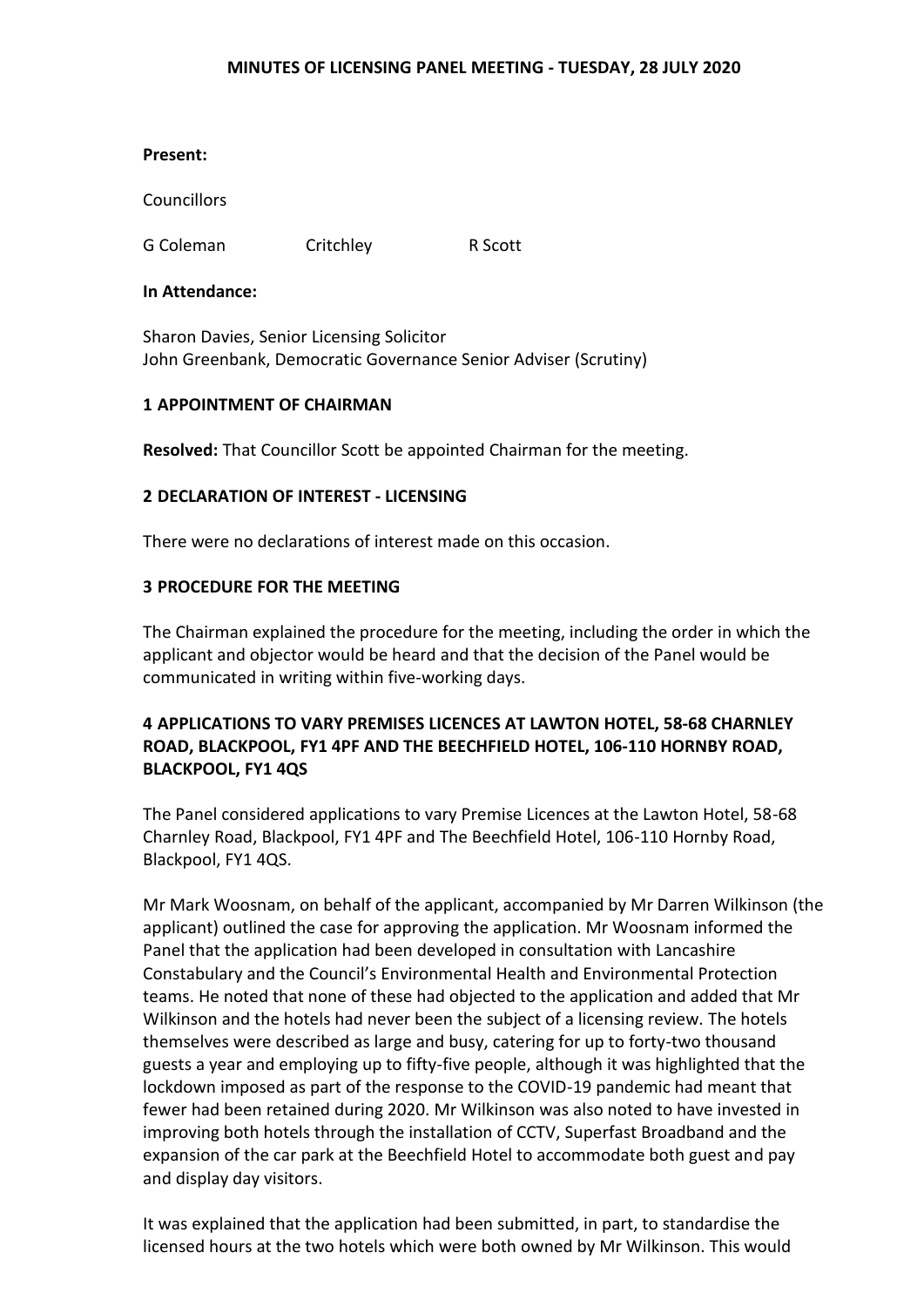make it easier for staff to operate at both locations. Mr Woosnam also stated in response to objections raised in the written submissions contained within the agenda that the extended licencing hours and the hours where live music could be played did not constitute the hotels seeking to operate as 'nightclubs'. He explained that the changes were intended to attract members of the public to the hotels to dine in their restaurants and enjoy live entertainment. It was also detailed that the early drinking hours in the application which would allow the purchase of alcohol from 7.00am, would be restricted to those also purchasing a breakfast in the hotel between the hours 7.00am to 9.00am.

Mr Woosnam stated that Mr Wilkinson took the responsibility of holding Premises Licences very seriously and was aware of the serious consequences of breaching any conditions imposed. He added that the hotels core business was there guests and that it was not in Mr Wilkinson's interest to allow members of the public accessing the hotels to disrupt their experience. Mr Woosnam also stated that the applications would be similar to the Premises Licences held by other hotels in Blackpool.

The Panel queried what musical entertainment currently took place at the hotels. In response Mr Woosnam explained that none currently took place at the Lawton Hotel and it was permitted until 12.00am at the Beechfield Hotel. He added that the application, if granted, would allow entertainment until 2.00am at both hotels, but that it was not foreseen that it would be regularly needed up until this time.

Members of the Panel also asked how Mr Wilkinson intended to control access to the hotels with people seeking to purchase alcohol from 7.00am. Mr Woosman replied that access to the hotels was through reception areas, where anyone displaying signs of being drunk would be prevented from proceeding inside. He again emphasised that protection of the hotels guests was the top priority of Mr Wilkinson and he did not wish to gain a reputation for allowing people to become drunk and disorderly at his hotels.

The Panel also queried access between the two hotels which could be achieve through the rear gates of the Beechfield Hotel. In particular it was asked that if granted would this gates be left open twenty-four hours a day and expressed concern that use of this gate could cause noise and other nuisance to local residents late at night. Mr Wilkinson replied that currently the gates were locked from between 9.30pm and 10.00pm and that would continue to be the case if the application were granted.

Mr Simon Mitchell, objector and local resident, stated that he had caught a number of people causing public nuisance, including being drunk and undertaking sexual activity, in the alley behind the Beechfield Hotel close to his property. He also explained that criminal damage had been caused to his car and that some guest of the hotels had been abusive to him and other residents, he therefore asked how it was intended that such behaviour would be policed by the hotels. Mr Woosnam replied that consideration would be given to the use of door staff to prevent access to both hotels by people behaving inappropriately and noted that the licences obligated Mr Wilkinson not to serve individuals who appeared to be drunk. He also stated that the installation of new CCTV cameras at both hotels would allow Mr Wilkinson to supply any footage of public nuisance with the Police if necessary.

Mr Mitchell also asked how the hotels would police individuals using the front patio of the Lawton Hotel after 11.00pm in breach of its Premises Licence. Mr Wilkinson replied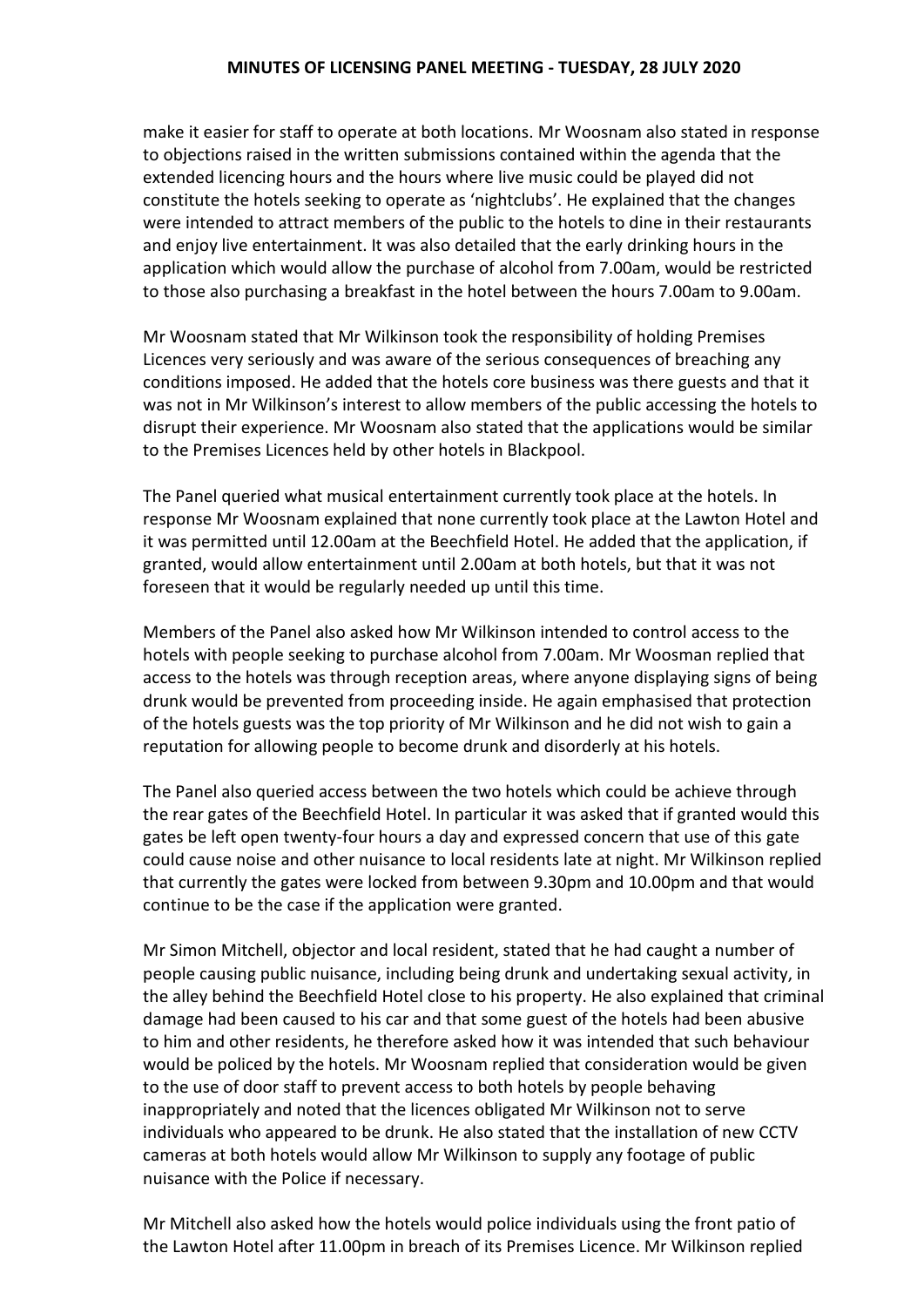that a designated smoking area had been constructed at the Lawton Hotel which guests and staff would be directed to use and Mr Woosnam added that Mr Wilkinson was committed to ensure that the conditions attached to his licence were met.

Ms Sharon Davies, Legal Adviser to the Panel, informed Members that there appeared to be a discrepancy with the current Premise Licence for the Beechfield Hotel that listed two contradictory conditions. It appeared that the current licence listed licenced hours of 6.00am until 1.30am Sunday to Thursday and until 2.30pm Friday and Saturday, however a another condition limited hours to 12.00pm to 12.00am. It was noted that the hotel had operated the hours from 6.00am since 2005 without any complaint or review from the Council's Licensing Service.

Mr Michael Hoyle, objector, and Mr Simon Mitchell, objector, outlined their case for refusing the applications to the Panel. Mr Hoyle explained that he was unaware of any other hotel in the Charnley Road or Hornby Road area of Blackpool having the hours for the serving of alcohol being applied for. He further expressed the view that the combination of extended hours for serving alcohol and playing of live music would create nightclub style entertainment which would be disruptive to the area around the hotels. He also noted that Council policy prevented the locating of nightclubs outside of the town centre, stating that neither of the hotels were in this area. Mr Hoyle also expressed concerns regarding the safeguarding of children, large groups of whom were often guests at the hotels. If the nightclub style entertain was allowed he stated children staying at the hotels would be at risk from members of the public consuming alcohol, with little mitigation to control their behaviour.

Mr Hoyle also stated that the extended hours would create unnecessary public nuisance and impact negatively on the quality of life of local residents, including families, through potential increases in crime and disorder. He also stressed that a large number of objections had been received from local residents to the applications. For these reasons Mr Hoyle asked that the applications to vary the Premises Licences be refused.

Mr Mitchell informed the Panel that granting the applications would result in significant disruption to the local area and would encourage poor behaviour by guest and members of the public. He also asked if any consideration had been given to retraining staff to deal with any increases in disruption that could occur. Mr Wilkinson responded that significant investment had been made in CCTV and the hotels already possessed experienced bar and night staff who would be able to deal with any instances of poor behaviour at either hotel.

Mr Mitchell also highlighted the large number of public objections from local residents to the applications and asked that the Panel listen to their concerns. For these reasons Mr Mitchell asked that the applications be refused.

The Panel considered the representation made by the applicant and objectors and recognised the concerns raised regarding the early opening hours and potential disruption that this could cause. Members were of the view that 7.00am was too early for the sale of alcohol at both the Lawton and Beechfield Hotels and instead agreed that the earliest time that alcohol could be served should be 9.00am at both hotels.

In respect of the Lawton Hotel, Members agreed that non-residents of the hotel could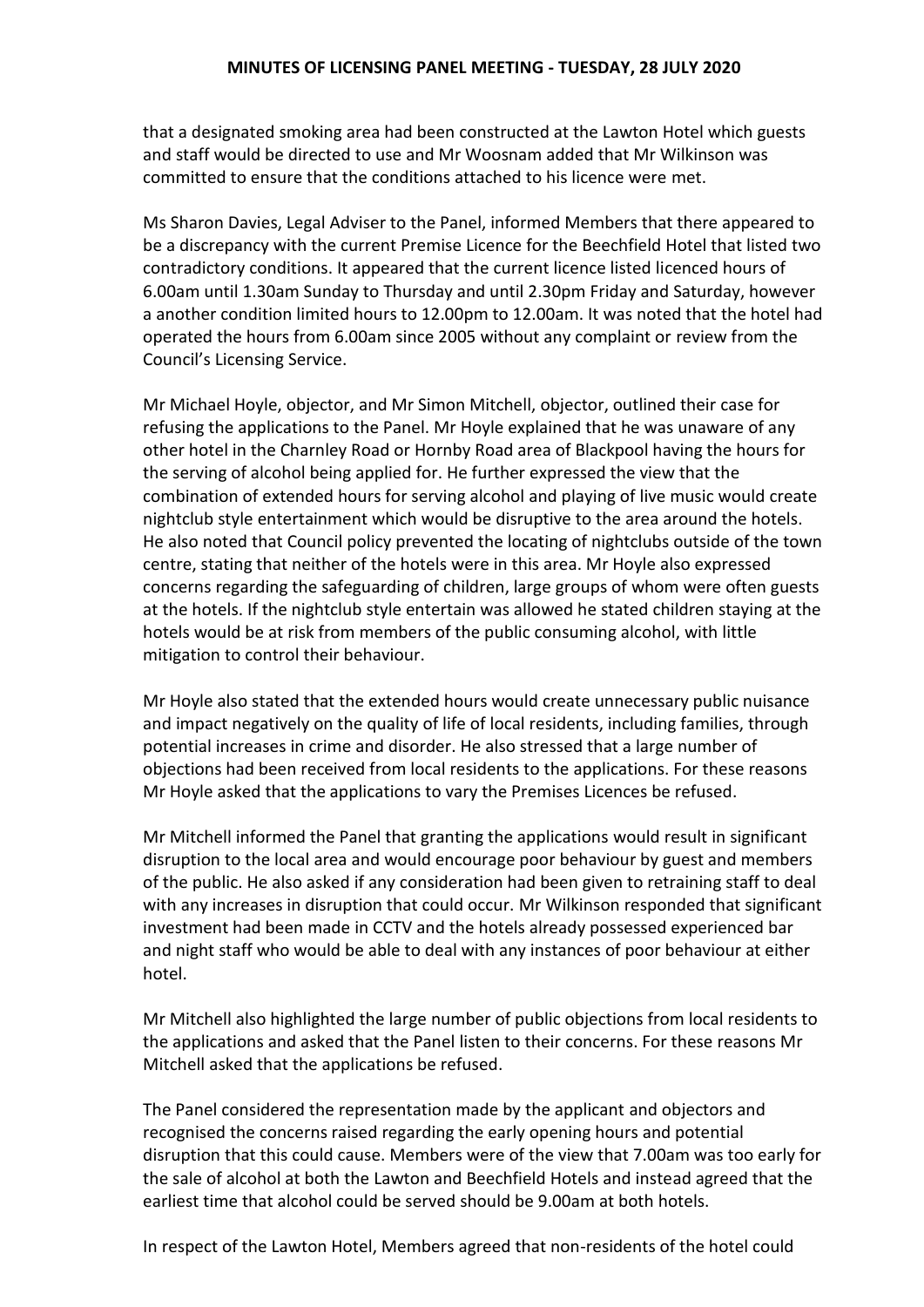# **MINUTES OF LICENSING PANEL MEETING - TUESDAY, 28 JULY 2020**

access the site for use of its facilities. It was also agreed that the licenced hours Friday to Saturday could be extended until 2.30am, however that for Sunday to Thursday should remain at 1.00am.

In respect of the Beechfield Hotel, members agreed that the application to remove existing condition be granted and that regulated entertainment be allowed on the site. It was also noted that the Hotel's existing licence allowed alcohol to be served until the hours being applied for and therefore it would be inappropriate for the Panel to seek to change these, recognising that this licence had been held since 2005 with no issue. In order to ensure that any public nuisance was protected against the Panel also agreed to recommend to Mr Wilkinson that the gates to the rear of the hotel be locked from10.00pm until 6.00am everyday.

## **Resolved:** that;

The application to vary a Premises Licence for the Lawton Hotel, 58-68 Charnley road, Blackpool, FY1 4PF be granted subject to the following conditions:

- 1. The sale of alcohol to non-residents will be permitted 09.00 01.00 Sunday to Thursday and 09.00 – 02.30 Friday and Saturday;
- 2. Late night refreshment will be amended to 02.30 Friday and Saturdays only;
- 3. Condition 1, 3 and 13 in Annexe 2 will be removed from the licence; and
- 4. Condition 5 of Annexe 2 will be amended by replacing Challenge 21 with Challenge 25.

# And

The application to vary a Premise Licence for the Beechfield Hotel, 106-110 Hornby Road, Blackpool, FY1 4QS be granted subject to the following conditions:

- 1. The sale of alcohol to non-residents will be permitted 09.00 01.30 Sunday to Thursday and 09.00 – 02.30 Friday and Saturday;
- 2. Live music and performance of dance will be extended to 01.00 Sunday Thursday and 02.00 on Friday and Saturday;
- 3. An additional hour for all activities on Christmas Eve, Christmas Day, Boxing Day and New Year's Eve;
- 4. Condition 1 of Annexe 1 and conditions 1-5, 10 11, 19, 26 and 27 in Annexe 2 will be removed from the licence (conditions 26 and 27 would be replaced by an updated CCTV condition);
- 5. Condition 8 of Annexe 2 will be replaced by a Challenge 25 condition;
- 6. A condition would be added to the licence that the gate from the car park would be closed to the public between the hours of 22.00 and 06.00 each day.

#### **Chairman**